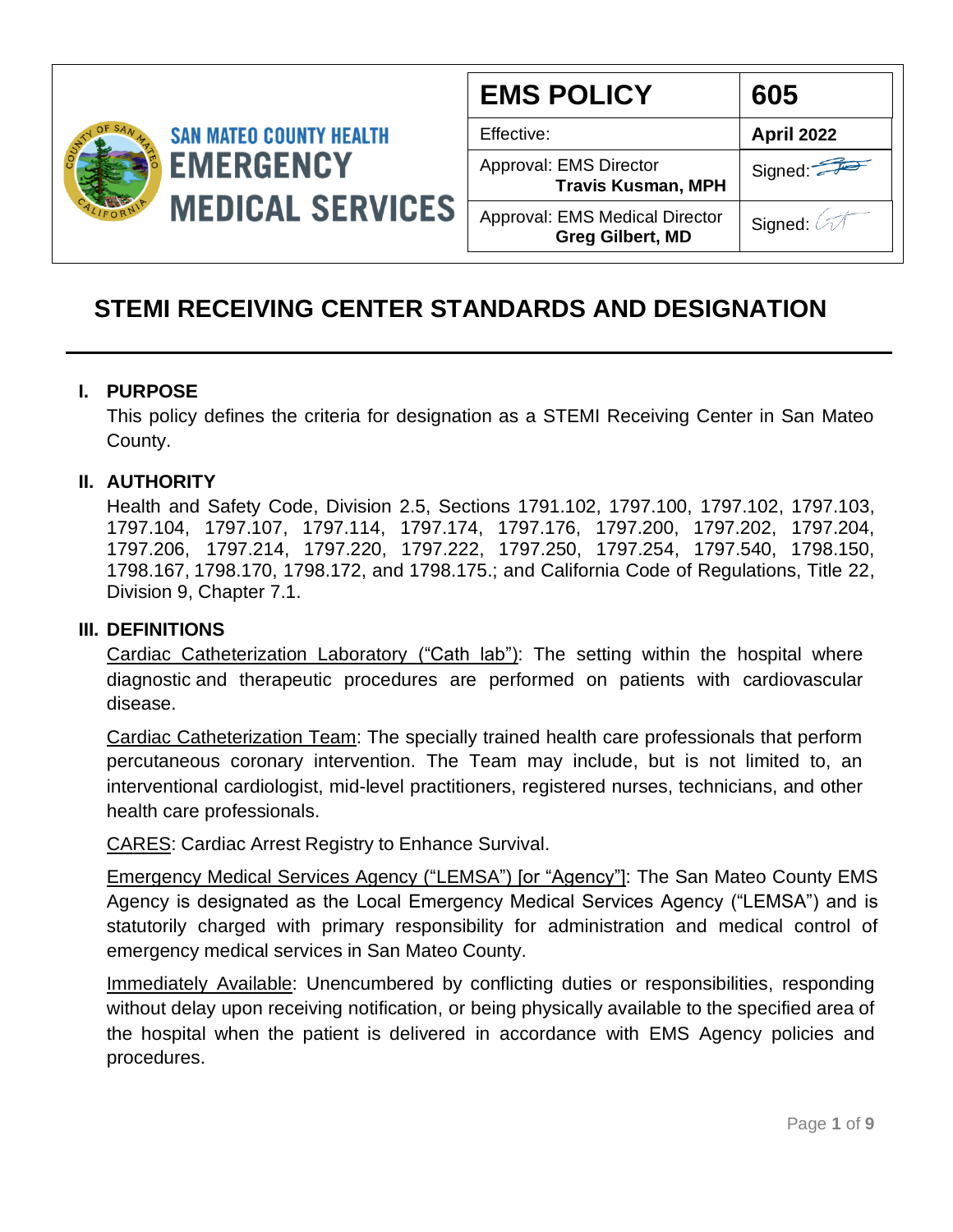

Interfacility Transfer: The transfer of a patient from one acute general care facility to another acute general care facility.

MEDS Viewer: A proprietary product furnished at no cost by American Medical Response which allows the receiving hospital to view and obtain a copy of the prehospital patient care record forthe STEMI patient.

Percutaneous Coronary Intervention ("PCI"): A procedure used to open or widen a narrowed or blocked coronary artery to restore blood flow supplying the heart, usually done on an emergencybasis for a STEMI patient.

Quality Improvement ("QI"): Methods of evaluation that are composed of structure, process, and outcome evaluations that focus on improvement efforts to identify root causes of problems, intervene to reduce or eliminate these causes, and take steps to correct the process, and recognize excellence in performance and delivery of care.

ST Segment Elevation Myocardial Infarction ("STEMI"): A clinical syndrome defined by symptoms of myocardial infarction in association with ST-segment elevation on Electrocardiogram ("ECG").

STEMI Critical Care System [or "STEMI Care System"]: An integrated prehospital and hospital program that is intended to direct patients with field or Referral Hospital identified STEMI directlyto hospitals with specialized capabilities to promptly treat these patients.

STEMI Care: Emergency cardiac care for a STEMI Patient.

STEMI Information System: The computer information system maintained by each SRC which captures the presentation, diagnostic, treatment and outcome data sets required by the EMS Agency and the SRC Standards.

STEMI Medical Director: A qualified physician board-certified by the American Board of MedicalSpecialties ("ABMS") as defined by the EMS Agency and designated by the hospital that is responsible for the STEMI program, performance improvement, and patient safety programs related to a STEMI critical care system.

STEMI Patient: A patient with symptoms of myocardial infarction in association with ST-SegmentElevation in an ECG.

STEMI Program: An organizational component of the hospital specializing in the care of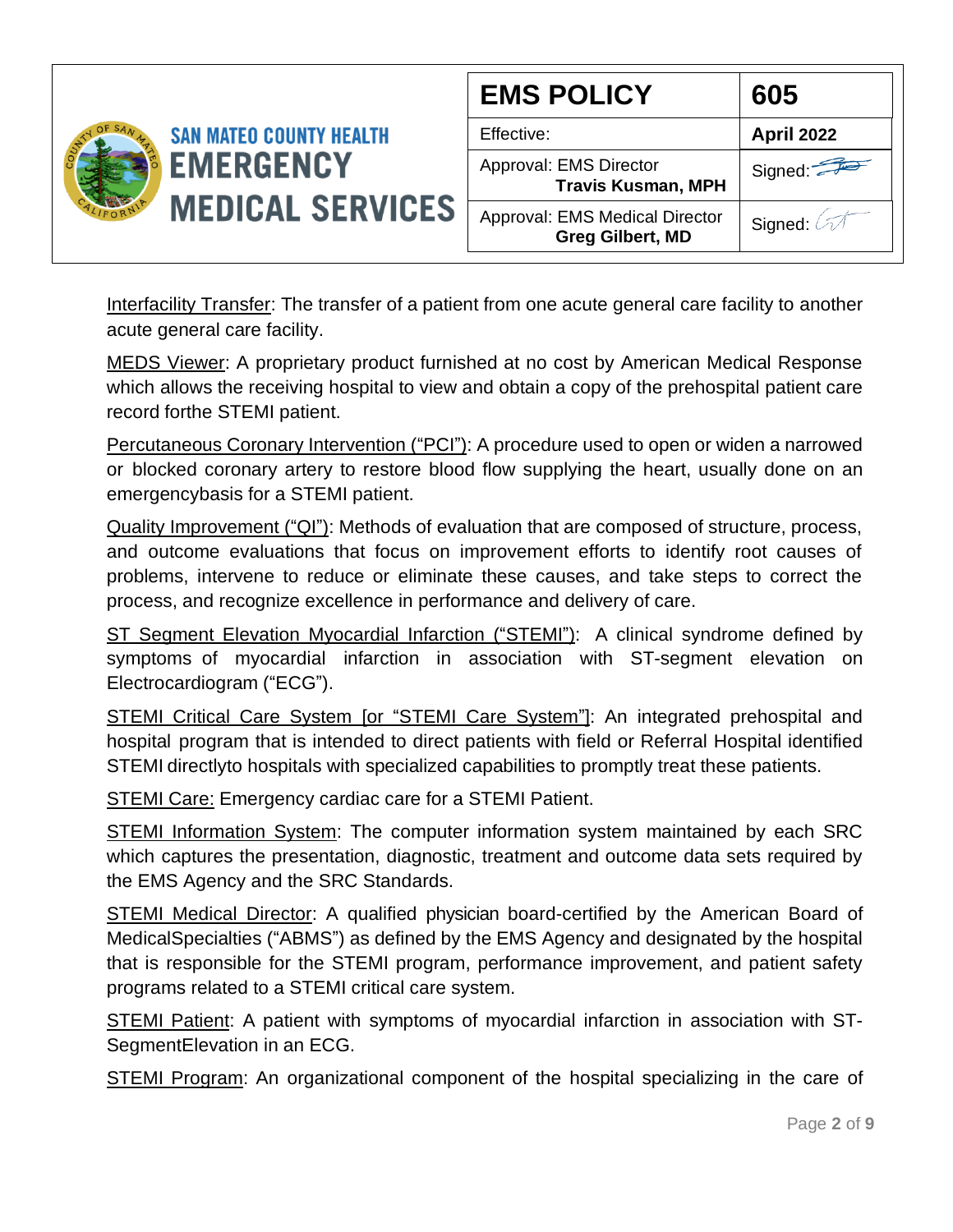

| <b>EMS POLICY</b>                                                | 605               |
|------------------------------------------------------------------|-------------------|
| Effective:                                                       | <b>April 2022</b> |
| Approval: EMS Director<br><b>Travis Kusman, MPH</b>              | Signed:           |
| <b>Approval: EMS Medical Director</b><br><b>Greg Gilbert, MD</b> | Signed: 2         |

STEMIpatients.

STEMI Program Manager: A registered nurse or qualified individual as defined by the EMS Agency, and designated by the hospital responsible for monitoring, coordinating and evaluatingthe STEMI program.

STEMI Quality Improvement Committee: The confidential multi-disciplinary peer-review committee, comprised of representatives from the STEMI Receiving Centers ("SRC"), STEMI Referral Hospitals ("SRH") and other professionals designated by the EMS Agency, which auditsthe STEMI Critical Care System, makes recommendations for system improvements, and functions in an advisory capacity to the EMS Agency on other STEMI and cardiac care system issues. Committee members designated by the EMS Agency may include, but are not limited to, SRC medical directors and program managers, representatives from SRH, interventional andnon-interventional cardiologists, emergency medicine sub-specialists, and representatives fromground and air emergency medical services providers.

STEMI Receiving Center ("SRC"): A licensed general acute care facility that enters into a written agreement with the LEMSA, meets the minimumhospital STEMI care requirements pursuant to Section 100270.124 and can perform PCI.

**STEMI Receiving Center Services:** The customary and appropriate hospital and physician services provided by a SRC to STEMI patients, which, at a minimum, meet SRC Standards.

STEMI Referral Hospital ("SRH"): A licensed general acute care facility that meets the minimumhospital STEMI care requirements pursuant to Section 100270.125.

STEMI Team: Clinical personnel, support personnel, and administrative staff that function together as part of the hospital's STEMI program.

## **IV. POLICY**

- A. A STEMI Receiving Center ("SRC"), approved and designated by the Agency, shall meet the following requirements:
	- 1. Enter into a written agreement with the Agency;
	- 2. The hospital shall have established protocols for triage, diagnosis, and Cath Lab activation following field notification;
	- 3. The hospital shall have a single call activation system to activate the cardiac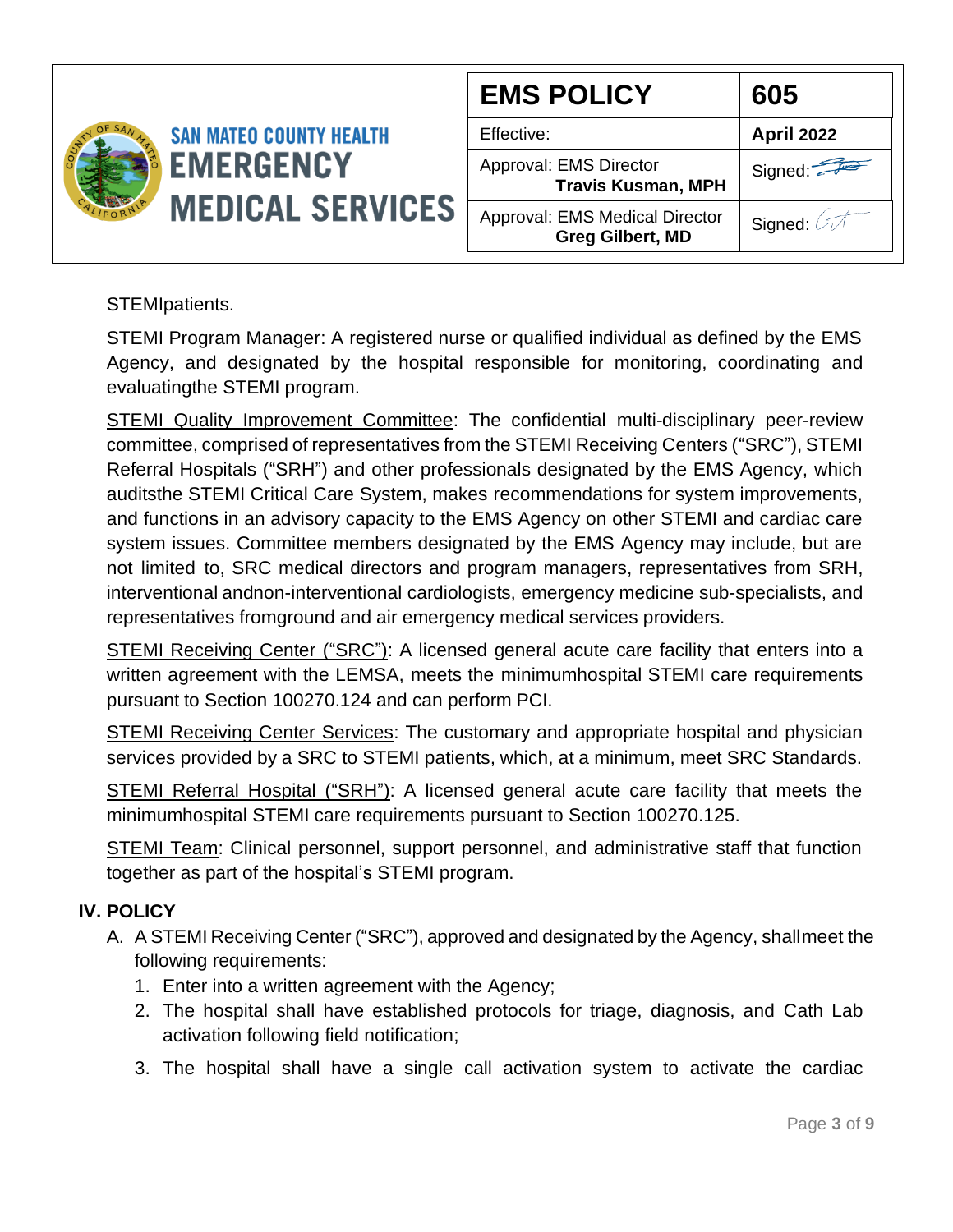

| <b>EMS POLICY</b>                                         | 605                |
|-----------------------------------------------------------|--------------------|
| Effective:                                                | <b>April 2022</b>  |
| Approval: EMS Director<br><b>Travis Kusman, MPH</b>       | Signed:            |
| Approval: EMS Medical Director<br><b>Greg Gilbert, MD</b> | Signed: $\sqrt{2}$ |

catheterization team directly;

- 4. Written protocols shall be in place for the identification of STEMI patients;
- 5. At a minimum, these written protocols shall be applicable in the Intensive Care Unit/Coronary Care Unit, Cath Lab, and the Emergency Department;
- 6. The hospital shall be available for treatment of STEMI patients twenty-four (24) hours perday, seven (7) days per week, three hundred and sixty-five (365) days per year;
- 7. The hospital shall have a process in place for the treatment and triage of simultaneouslyarriving STEMI patients;
- 8. The hospital shall maintain STEMI Team and Cardiac Catheterization Team call rosters;
- 9. The Cardiac Catheterization Team, including appropriate staff determined by the Agency, shall be immediately available;
- 10.The hospital shall agree to accept all STEMI patients according to the local policy;
- 11.STEMI receiving centers shall comply with the requirement for a minimum volume of procedures for designation required by the Agency;
- 12.The hospital shall have a STEMI program manager and a STEMI medical director;
- 13.The hospital shall have job descriptions and organizational structure clarifying the relationship between the STEMI medical director, STEMI program manager, and the STEMI team;
- 14.The hospital shall participate in and comply with all aspects of the Agency quality improvement processes related to a STEMI critical care system;
- 15.A SRC without cardiac surgery capability on-site shall have a written transfer plan and agreements for transfer to a facility with cardiovascular surgery capability; and
- 16.A SRC shall have reviews by the Agency or other designated agency conducted at least every three years.
- B. STEMI Referring Hospital ("SRH") Requirements:
	- 1. The hospital shall be committed to supporting the STEMI Program;
	- 2. The hospital shall be available to provide care for STEMI patients twenty-four (24)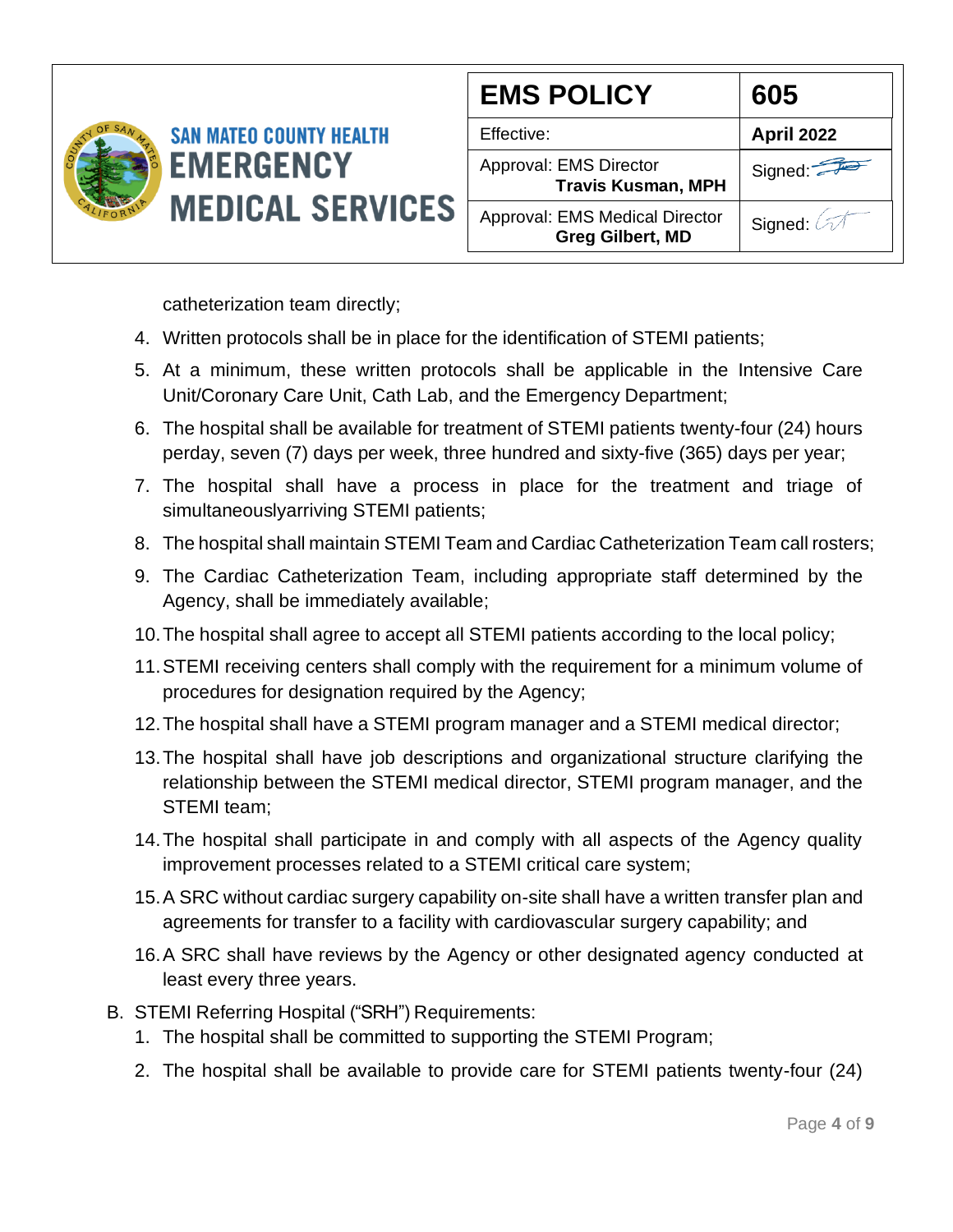

| <b>EMS POLICY</b>                                         | 605               |
|-----------------------------------------------------------|-------------------|
| Effective:                                                | <b>April 2022</b> |
| Approval: EMS Director<br><b>Travis Kusman, MPH</b>       | Signed:           |
| Approval: EMS Medical Director<br><b>Greg Gilbert, MD</b> | Signed: 2         |

hoursper day, seven (7) days per week, three hundred and sixty-five (365) days per year;

- 3. Written protocols shall be in place to identify STEMI patients and provide an optimal reperfusion strategy, using fibrinolytic therapy;
- 4. The Emergency Department shall maintain a standardized procedure for the treatment ofSTEMI patients;
- 5. The SRH shall have a transfer process through interfacility transfer agreements and have pre-arranged agreements with EMS ambulance providers for rapid transport of STEMI patients to a SRC;
- 6. The SRH shall have a program to track and improve treatment of STEMI patients;
- 7. The SRH must have a plan to work with a STEMI receiving center and the EMS Agency on quality improvement processes; and
- 8. A SRH designated by the EMS Agency shall have a review conductedat least every three years.
- C. Personnel
	- 1. SRC Medical Director
		- a. The SRC shall designate a medical director for the STEMI program who shall be a physician certified by the American Board of Internal Medicine (ABIM) with current ABIM sub-specialty certification in cardiovascular disease and interventional cardiology who will ensure compliance with these SRC standards and performongoing Quality Improvement ("QI") as part of the hospital QI Program.
		- b. The SRC Medical Director must be a credentialed member of the medical staff with PCI privileges.
	- 2. SRC Program Manager

The SRC shall designate a program manager for the STEMI program who shall have experience in Emergency Medicine or Cardiovascular Care, who shall assist the SRC Medical Director to ensure compliance with these SRC standards and theQI program.

3. Cardiovascular Lab Coordinator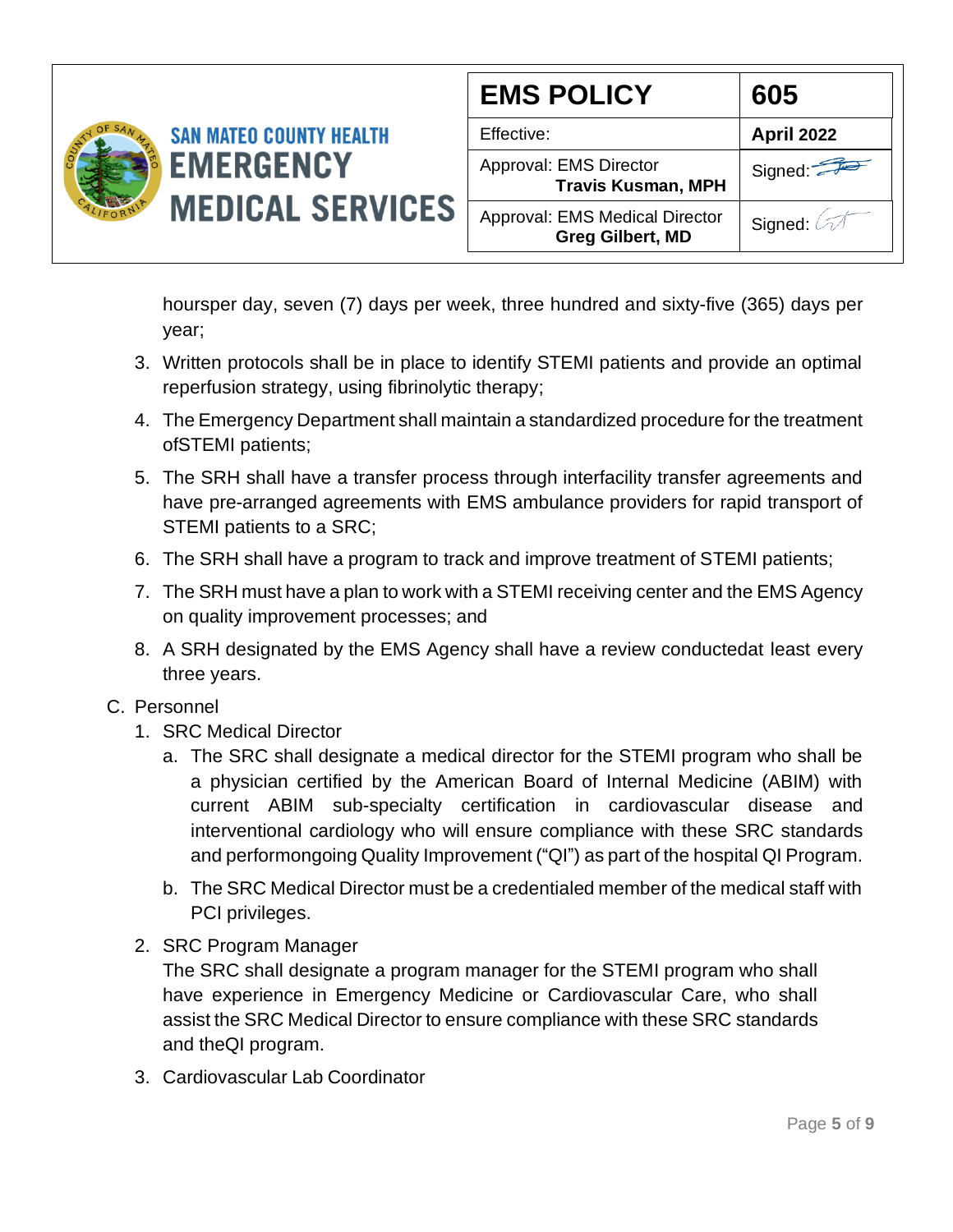

The SRC shall have a Cardiovascular Lab Coordinator who shall assist the SRC Medical Director and the SRC Program Manager to ensure compliance with theseSRC Standards and the QI Program.

4. Physician Consultants

The SRC shall maintain a daily roster of on-call Interventional Cardiologists with privileges for PCI and credentialed by the hospital in accordance with the American College of Cardiology/ American Heart Association national standards. This requirement may be waived by EMS Agency for physicians with SRC primary privileges if the following are met:

- a. Board certified by the ABIM with subspecialty certification in cardiovascular disease;
- b. Demonstrated lifetime minimum of 500 PCI procedures and 11 primary or 75 PCI annually;
- c. These physicians must respond immediately upon notification and be available within 30 minutes of when a STEMI patient presents to the hospital; and
- d. The SRC will submit a list of Cardiologists with active PCI privileges to the Agency annually.
- D. Clinical Process Performance Standard
	- 1. The overall goal of the STEMI Care System in San Mateo County is to minimize the interval between first medical contact to coronary artery reperfusion.
	- 2. SRCs will adopt evidence-based strategies to reduce time to reperfusion.
	- 3. An on-going internal quality improvement process, including data measurements and feedback from STEMI patients and SRHs.
- E. Additional Requirements

Internal policies and procedures shall be developed for the following:

- 1. STEMI Alert: Through a "one call" process, the interventional cardiologist and cardiac catheterization lab team will be immediately contacted upon notification by prehospital personnel that they are transporting a patient on whom a 12-Lead ECG that has been interpreted as an "Acute MI Suspected" or "Meets ST Elevation MI Criteria;"
- 2. Interventional cardiologist and cardiac catheterization laboratory staff will be required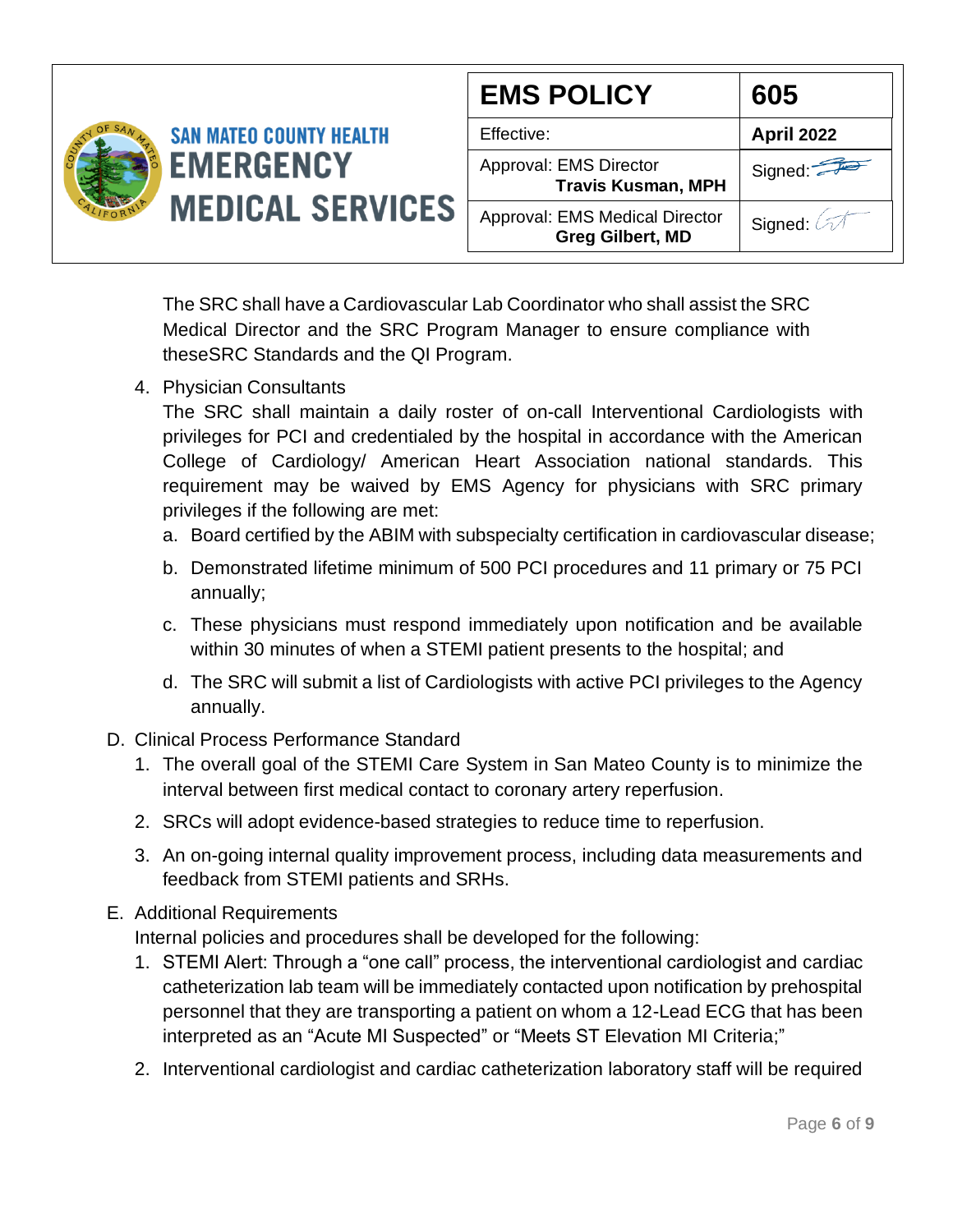

| <b>EMS POLICY</b>                                         | 605               |
|-----------------------------------------------------------|-------------------|
| Effective:                                                | <b>April 2022</b> |
| Approval: EMS Director<br><b>Travis Kusman, MPH</b>       | Signed:           |
| Approval: EMS Medical Director<br><b>Greg Gilbert, MD</b> | Signed: 2         |

to respond immediately upon notification and have a response time standard of 20-30 minutes;

- 3. Emergency medicine physicians will have the authority to activate the cardiac catheterization laboratory staff;
- 4. Allow the automatic acceptance of any STEMI patient from a San Mateo County hospital upon notification by the transferring physician;
- 5. An interventional cardiologist assumes care of the patient from the time the patient arrives at the SRC;
- 6. Accept all patients meeting STEMI patient triage criteria or upon transfer notification from a SRH, except when on an internal disaster, and provide a planfor triage and treatment of simultaneously presenting STEMI patients, regardless of ICU/ CCU or ED status;
- 7. Criteria for patients to receive emergent angiography or emergent fibrinolysis based on physician decisions for individual patients;
- 8. Data listed in 902 STEMI Data Dictionary shall be collected on an ongoing basis and provided to the Agency;
- 9. Data will be entered into the Agency approved collection system(s) and submitted monthly, by no later than the 15th calendar day of the following month. The Agency specified data system at the present time is *Get with the Guidelines CAD*; and
- 10.In consultation with the STEMI CQI Committee, the Agency will update the data dictionary and/ or identify another process to expedite data submission and reduce duplication.
- F. Data Management
	- 1. In accordance with Title 22, Division 9, Chapter 7.1 ST-Elevation Myocardial Infarction Critical Care System regulations, data listed in this section shall be collected on an ongoing basis and provided to the Agency.
	- 2. Data will be submitted and entered in the Agency approved data collection system and submitted monthly, by no later than the 15th calendar day of the following month.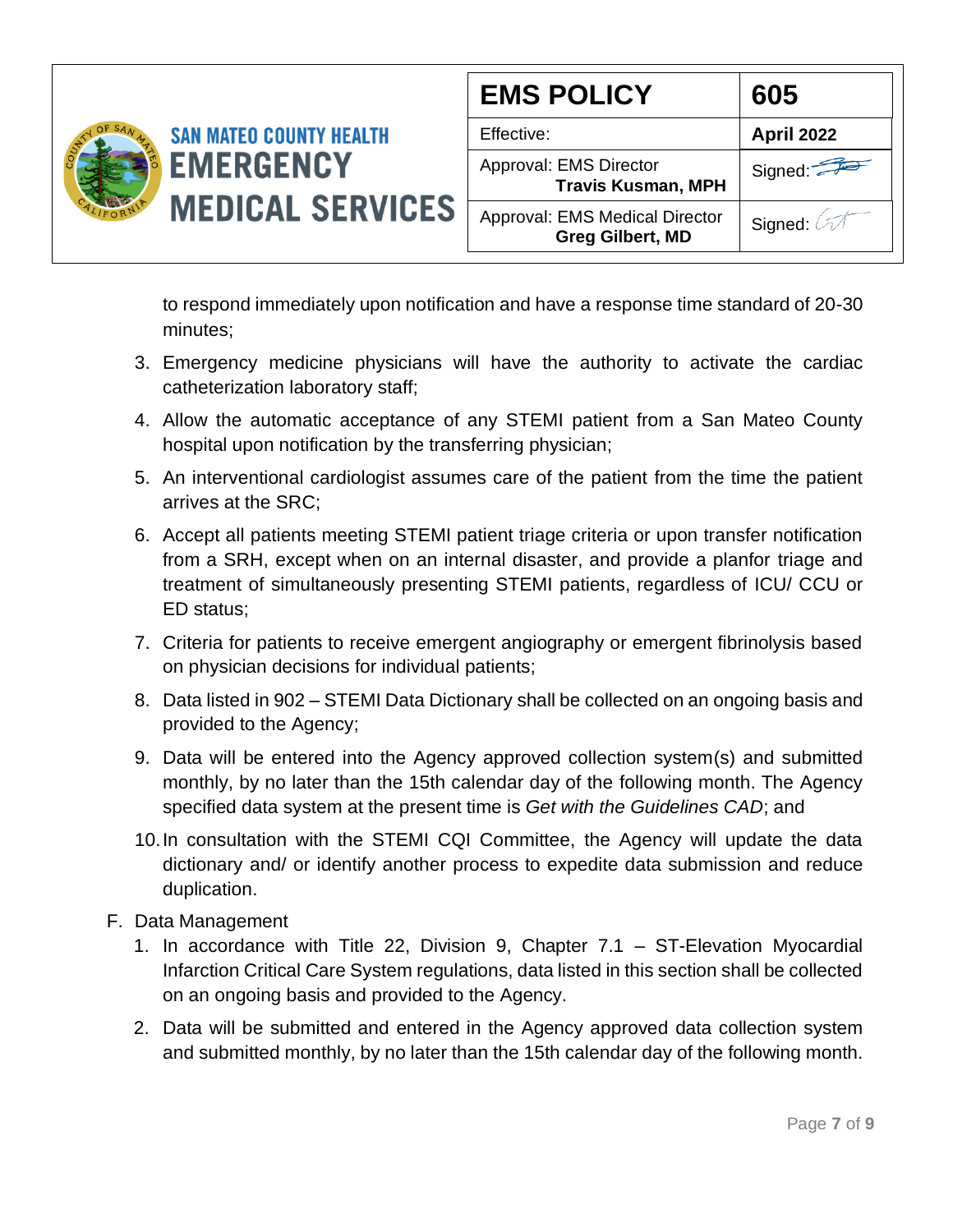

- 3. In consultation with the STEMI CQI Committee, the Agency will update the data dictionary and/ or identify another process to expedite data submission and reduce duplication.
- G. Quality Improvement and Evaluation Process
	- 1. The Quality Improvement ("QI") program will include a process to review all cases of STEMI patients taken to the catheterization laboratory at the end of the procedure and provide immediate feedback to the staff in the Emergency Department and the catheterization laboratory – prior to the end of that shift. Additionally, formal feedback utilizing the standardized format designated by the Agency will be provided to any prehospital agency or SRH that participated in the care of a "STEMI Activation" patient, within 72 hours. Approved feedback back forms include the Mission: Lifeline Feedback Report in *Get with the Guidelines CAD*.
	- 2. A SRC QI program shall be established, maintained, and conducted to review performance and outcome data for STEMI patients.
	- 3. The SRC will actively participate in the Agency STEMI QI Program. This will require regular meeting attendance by the SRC Medical Director or designee, who will be a staff interventional cardiologist, and the SRC Program Manager.
	- 4. A quality improvement process shall include, at a minimum:
		- a. Evaluation of program structure, process, and outcome;
		- b. Review of STEMI-related deaths, major complications, and transfers;
		- c. A multidisciplinary STEMI Quality Improvement Committee, including both prehospitaland hospital members;
		- d. Participation in the QI process by all designated STEMI centers and prehospital providers involved in the STEMI critical care system;
		- e. Evaluation of regional integration of STEMI patient movement; and
		- f. Compliance with California Evidence Code, Section 1157.7 to ensure confidentiality and a disclosure-protected review of selected STEMI cases.

## **VI. PROCEDURE**

A. Designation